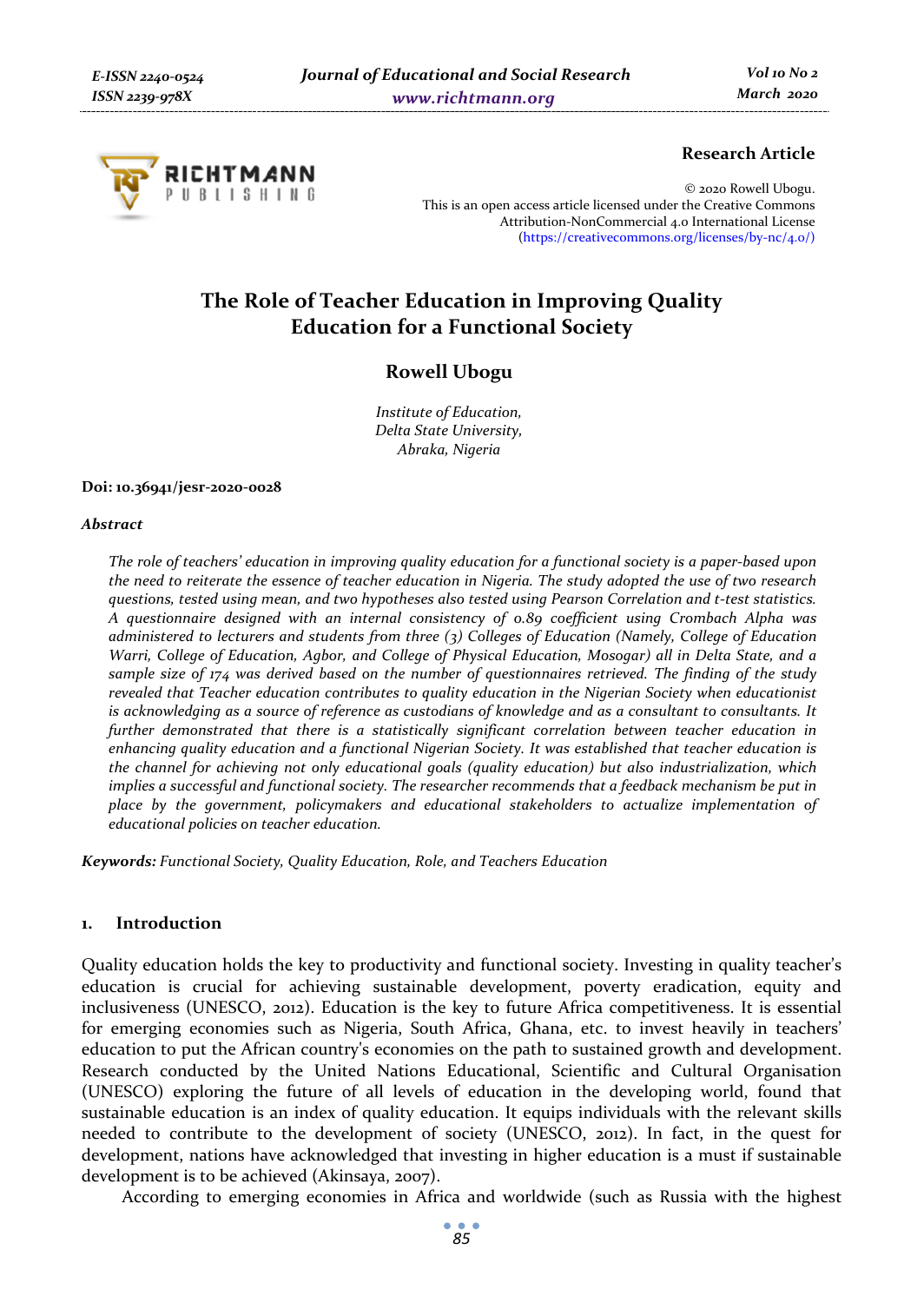adult literacy rate of 99.7%, followed by India 71.2) as recorded by Esposito, 2016), considering the level of investments in the lower level of education, it is expected that the labour force will be equipped with useful skills needed for high productivity.

A major challenge posed to any system is continual sustenance and functional integration of the independent components of the system. The Nigerian educational system is without a doubt an excerpt of such a system, as it relies heavily on teachers as its functional components. Mukhtari (2007) points out that one of the essential truths in education is that the standard of education depends to a great extent the quality of the teacher.

The concept of education has been defined differently by several authorities to such an extent that there cannot be any mutually exclusive definition of what it is.

However, some of these definitions include features like the acquisition of knowledge, skills, abilities and character, training involving guide towards the development of the learners (Abdulsalam & Issa, 2011). Education, therefore, can be referred to as the procedure by which each successive age learns the accumulated knowledge of their community, the transmission of which was necessitated by the need to enable people to fit into the existent pattern of life and associate with others in a predictable, efficient and humane way.

Teacher education involves the preparation of prospective teachers so that they can use their knowledge and skills to contribute to national development. In this regard, teacher education refers to the professional education of teachers towards attaining attitude, knowledge, and skills for productivity and in line with societal demands. Osuji (2009: 296) explained that teacher education includes "training/education of service (pre-service) and education/training during service (in-service or on the job)". Nakpodia and Urien (2011: 350-356) added that it is "the process which nurtures prospective teachers and updates qualified teachers' knowledge and skills in the form of continuous professional development".

In line with the aforementioned, Teacher education, therefore, constitutes a prominent element in the totality of organized education in a multidimensional sphere of both formal and non-formal structure. Thus, from the definition of teacher education, it connotes teachers are key personnel in realizing the natural goal of a knowledgeable society, portraying them as lifelong learners themselves shouldering the heavy responsibility of their profession and exerting influence on their students.

Kolo (2009) added that the inference from this is that the effective operation of the education system requires that qualified teachers be available in sufficient numbers at different levels of the system to meet the needs of the nation.

The National Policy on Education underpinned this fact stating that "Teacher education will continue to be given a major emphasis in all educational planning because no education system can be above the quality of its teachers". The policy document reiterated further, the need for all teachers in the nation's education sector to be exposed to professional training and development (FRN, 2004).

Okafor and Obienyen (1996) decried, teacher education in Nigeria is already losing its quality as identified in the non-productivity of those products that acquire certificates. Qualitative and functional education is the only viable tool for sustained national development. In this regard, there is a need for proactive partnership between the public and private investors to ensure meaningful and steady investment in every aspect of teacher education. No meaningful development can be attained through teacher education without regular and massive investment. If Nigeria is to attain the vision 2020 millennium developmental goal, then the already ailing teacher education institutions are to be salvaged through improved and constructive investment.

The role of teachers in the development of the nation can never be overemphasised, considering their contribution to nation-building through the advancement of knowledge and skill acquisition. It is also worthy of note, that it is also dependent upon the nature of the society in which it plays its part, and determined by the philosophy which implicitly or explicitly governs relations between the individuals and the community (Abdulsalam and Issa, 2011).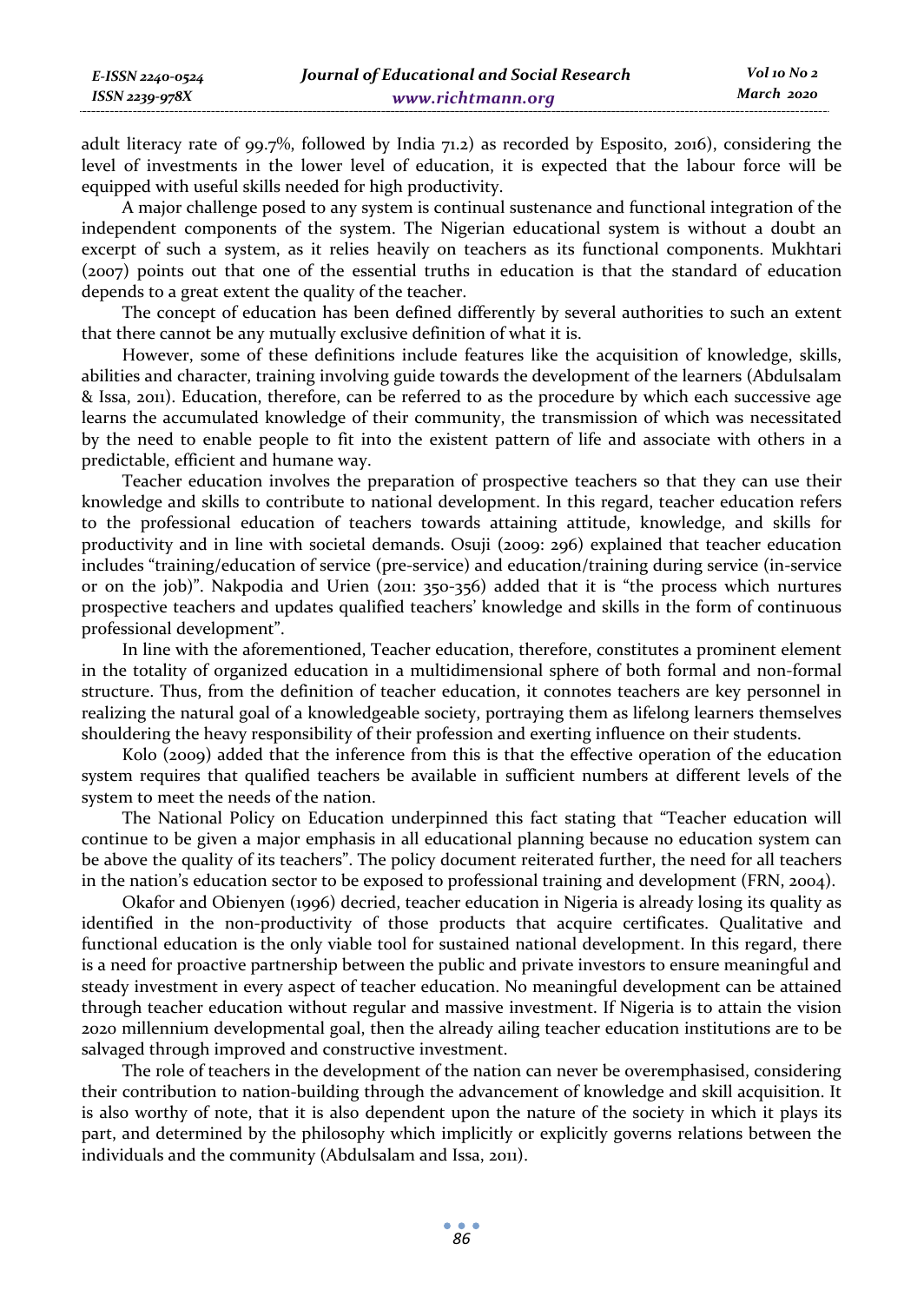#### *1.1 Theoretical Framework*

#### *1.1.1 Conceptualizing Functional Society*

The nature of the society, therefore, cannot be ostracized from the context of a functional society as it connotes the innate characteristics of the educational system in practice, its introduction, and sustenance based on the premise of human capital development.

Within the Nigerian educational context, and before the introduction of formal western education, individuals had their educational system based on their trade or commercial disposition. Fafunwa (as cited in Ololube, 2006) stated that education equips individuals with social norms and traditions as well as the acquisition of skills for useful living in the society.

Knowledge was being taught directly to learners, with parents and guardians considered as direct custodians of knowledge being taught themselves in their younger years by past generations or masters in the same craft or vocation thereby imbibing a form of human resource developmental professional knowledge paradigm without any form of curriculum, achieving stability consciously or unconsciously having a basis on the simple goal of being trained to function within the society.

Since the 1970s, the study of the teacher's professional knowledge has gotten new driving forces because of increased consideration of the behaviour of teachers. The purpose of the training is to equip with the skills needed for the teaching and learning process (Fenstermacher & Richardson, 1993; Tom & Valli, 1990). Türkkahraman (2012) explained that within the relationship between education and society, the most salient feature of education (based on the professional practice developed by the teachers) is its communal side; and that it affects not only the person being educated but also the whole community. Carr and Kemmis (1986) stated that the essence of education is the preservation of social stability through the socialisation of young citizens.

### *1.2 Statement of the Problem*

A very close examination of the formulation of policies with regards to education shows that the federal government of Nigeria acknowledges teachers as individuals who implement educational policies, and as such promote the quality education for the development of the nation. But unfortunately, there appears to be a "worm-hole" in the smooth running of these policies and indeed, resulting in the production of a great deal of unmotivated and frustrated teachers. The functionality of education in Nigeria connotes the use of education to solve social problems, emanating from illiteracy, unemployment, teachers' inefficiency and infrastructural deficit (Ikeotuonye, 2003). Inferring logically, therefore, that there is a neglect of teacher education towards the development of the nation.

### *1.3 Objectives of the study*

The study, therefore, attempts to investigate;

- 1. whether or not teacher education adds to quality education in the Nigerian Society
- 2. the difficulties of teacher education in enhancing quality education in Nigeria

### *1.4 Research Questions*

- 1. Does teacher education contribute to Quality Education in the Nigerian Society?
- 2. What are the difficulties of teacher education for quality education in Nigeria?

### *1.5 Research Hypotheses*

Hypotheses Ho1: There is no significant connection between teacher education in enhancing quality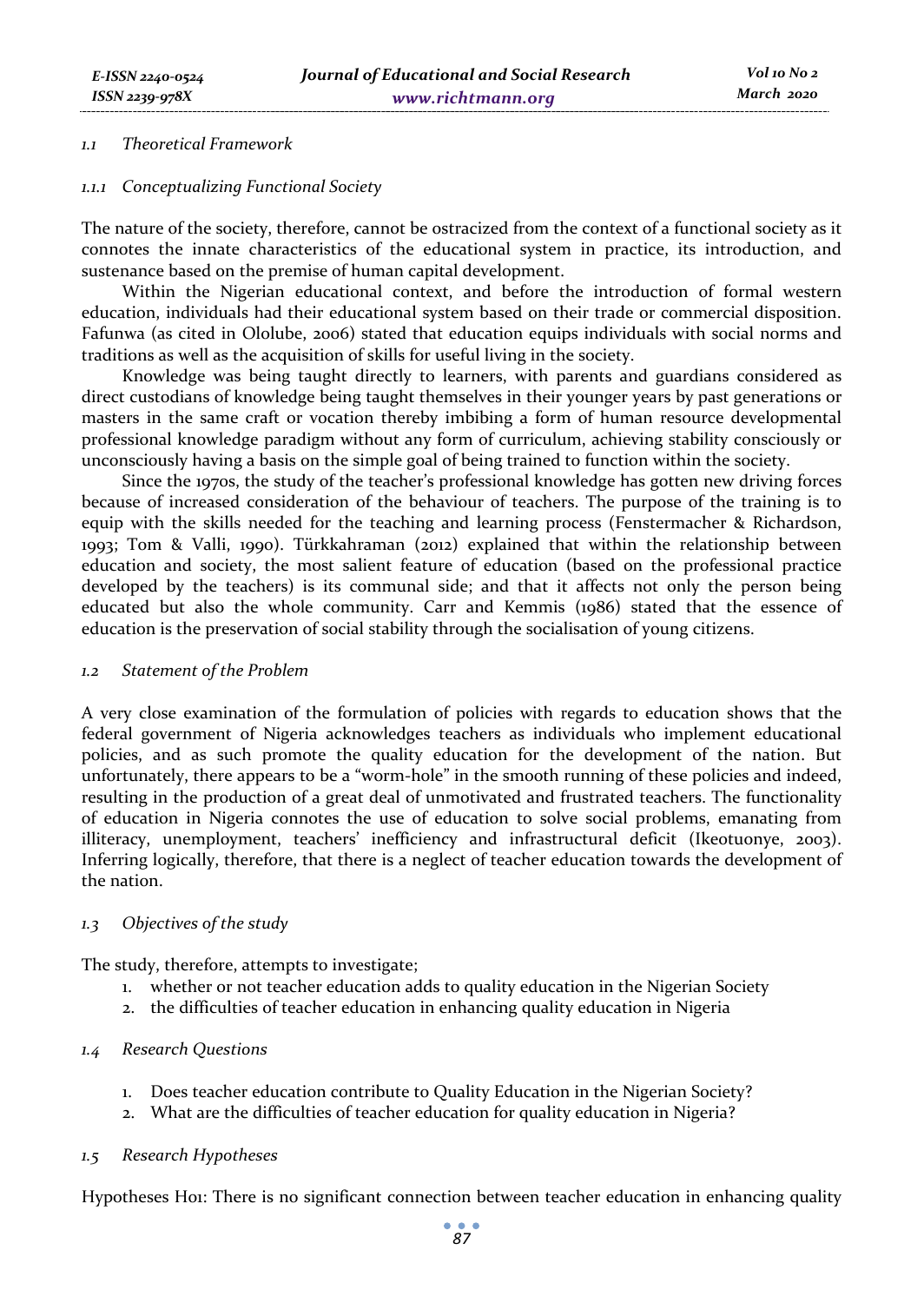education and a functional Nigerian Society.

Ho2: There is no significant difference between male teachers and female teachers contribution to quality education in a functional society

# **2. Literature Review**

*E-ISSN 2240-0524 ISSN 2239-978X*

Education is the critical area whose performance specifically influences and even determines the quantity and magnitude of Africa's development (UNESCO: 2008).

Quality Education is the key to sustainable national development. It serves as a potent tool to stimulate the development of the economic, politic, sociological and human resources of a nation. According to the Nigerian national policy on education (FGN 2004), education is an instrument "par excellence" for effecting national development.

In line with the above assertion, a summit was convened in July 2009, to tackle the problem of teacher education in South Africa. The offshoot of the summit is the need to develop an action plan for teacher development in the country. The plan was integrated into the strategic planning framework for Teachers Education and Development (2011-2025) (Robinson, 2016).

To improve teaching and learning in South African for a functional society (Robinson, 2016). UNESCO (2008) posited that investing in quality teacher education is a vital tool for achieving functional society, which allows every human being to acquire the knowledge, skills, attitude, and qualities important to shape a sustainable future.

It has been identified that the teacher is the key factor in the educational delivery process, as no educational framework outperforms the quality of its teachers. The availability of quality teachers at the lower levels will help to improve the quality of inputs at the higher level and consequently impact positively on the output at higher levels.

In this regard, the aim of the Teachers Registration Council of Nigeria (TRCN) Mandatory Continuing Professional Development (MCPD) programme include training and empowerment of teachers as well as improving their commitment to the teaching profession (TRCN, 2008). To boost the teaching force in the basic education sub-sector, the Federal Teachers' Scheme (FTS) was established by the Federal Government of Nigeria in 2006, to tackle the problem of inadequate teachers, who are qualified to teach in the basic level of education. Nigeria Certificate in Education (NCE) holders are enlisted for two-year teaching service in public primary and junior secondary schools. The Federal Government pays a monthly allowance of Eighteen Thousand Naira only (N18, 000.00) to each participant. A total of three sets of participants have been identified from the scheme to date. The project was funded by the Millennium Development Goals (MDGs) fund. This scheme has gone a long way in improving the teaching staff position in the basic education sub-sector, particularly in the rural and semi-urban schools.

Also, boost their morale for effective teaching for a functional society.

However, considering the present economic condition in developing nations like Nigeria teachers' wages are no longer attracted and cannot be used to manage teacher effort and their effectiveness.

The provision of educational opportunities should enable beneficiaries to participate in bringing about socio-economic changes. This may be achieved if children access 'quality' education that is a result of good-quality teaching and learning. It is therefore critical that, with FPE, children access a 'good' education. This may occur if teachers are equipped with the skill and knowledge to manage and promote effective teaching and learning in large classes.

Effective use and strengthening of professional development structures that could promote collaboration and collegiality of teachers at school levels – in the form of peer coaching, mentoring and team teaching – may be the answer to this. This may ensure the provision of relevant, systematic, continuous, sustainable professional support that can have a long-term positive impact on teachers' practices and consequently on children's learning.

Current studies demonstrates that, amid a devastating socioeconomic framework, Nigerian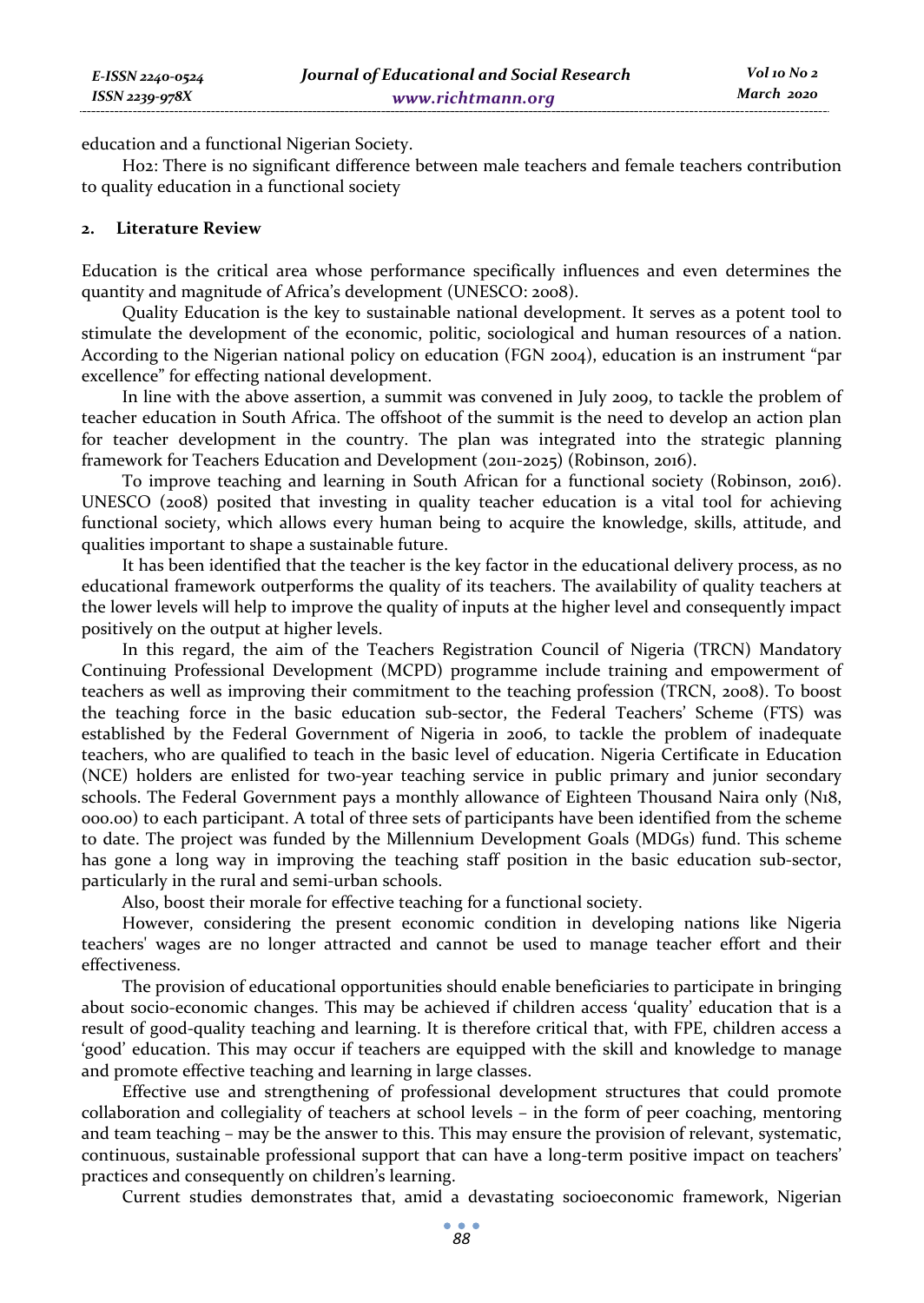| E-ISSN 2240-0524    | Journal of Educational and Social Research | Vol 10 No 2 |
|---------------------|--------------------------------------------|-------------|
| $ISSN$ 2239-97 $8X$ | www.richtmann.org                          | March 2020  |

teacher continue to suffer the indignity of being among the country's very lowest-paid university graduates (Adelabu 2005:Eldis, 2008, Ogbodo, 2013), in contrast with graduates of other different disciplines such as law, medicine, engineering, management, information technology, business, and accounting. A current contrast of average yearly income uncovered the pitiful pay procuring position of the Nigerian teacher (BBC, 2008). The yearly profit of a state school teacher was assessed at the US \$1,920, while those of state hospital doctors and freshly employed oil-firm workers were estimated at the US \$6,720 and the US \$26,880 respectively.

Quality Teacher education programmes in Nigeria are laudable and very robust, but these require financial backup to translate them into a quality outcome that is needed for a sustainable economic and social development. Quality teacher education is in the powerhouse of the education industry in Africa and Nigeria particular. If the country is to experience sustainable national development, to keep the economy alive and going, public and private organization must invest massively in the recruitment of profession qualified staff, the re-training and professional development of professional and non-professional staff through conference, seminars, overseas courses, infrastructure, and physical facilities, instructional materials, transport and security service(Ogbodo; 2012).

Otomewo and Oyolu, (2015) posited that to achieve a functioning society through the role of teacher education, there is a need for effective supervision of teacher education.

Without the supervision of the Nigerian education system by both the inspection division of the ministry of education and heads of schools, teacher education will continue to lack quality. Any educational system that lacks quality cannot produce output (graduates) that will be productive towards national development because education is the life wire that promotes economic development.

### **3. Methodology**

In this study, the survey design was used with a target population consisting of all lecturers and students from three (3) Colleges of Education (Namely, College of Education Warri, College of Education, Agbor, and College of Physical Education, Mosogar) all in Delta State. using a systematic random sampling technique, a sample size of 174 was established. Mean, Pearson Correlation and ttest were used to analyze the data at a significant level of 0.05. The instrument was therefore adjudged reliable at a 0.89 coefficient as its internal consistency at a significance level of 0.05.

### **4. Analysis and Discussion**

*4.1 Research Question 1: Does teacher education contribute to Quality Education in the Nigerian Society?* 

The research question one was answered using mean;

| Items                                                                  |       |    |    | Strongly Agree Disagree Strongly FX X=Mean Remark |     |      |       |
|------------------------------------------------------------------------|-------|----|----|---------------------------------------------------|-----|------|-------|
|                                                                        | Agree |    |    | Disagree                                          |     |      |       |
| Being the job of the educationist to trained to develop the            | 87    | 51 | 32 | 4                                                 | 569 | 3.27 | Agree |
| upcoming workforce of the nation                                       |       |    |    |                                                   |     |      |       |
| acknowledging educationist as a source of reference as a custodian     | 92    | 49 | 24 | 9                                                 | 572 | 3.29 | Agree |
| of knowledge                                                           |       |    |    |                                                   |     |      |       |
| Being a consultant to consultants                                      | 77    | 62 | 19 | 16                                                | 548 | 3.15 | Agree |
| Being a custodian of Morality and moral guidance in a morally          | 83    | 57 | 32 | $\mathbf{2}$                                      | 569 | 3.27 | Agree |
| dilapidated society                                                    |       |    |    |                                                   |     |      |       |
| Being a source of income in itself                                     | 61    | 93 | 16 | 4                                                 | 559 | 3.21 | Agree |
| Being the starting point in the creation of National GDP at all levels | 56    | 74 | 38 | 6                                                 | 528 | 3.03 | Agree |
| <b>Group Mean</b>                                                      |       |    |    |                                                   |     | 3.84 | Agree |

### **Table 1:** Showing mean of respondents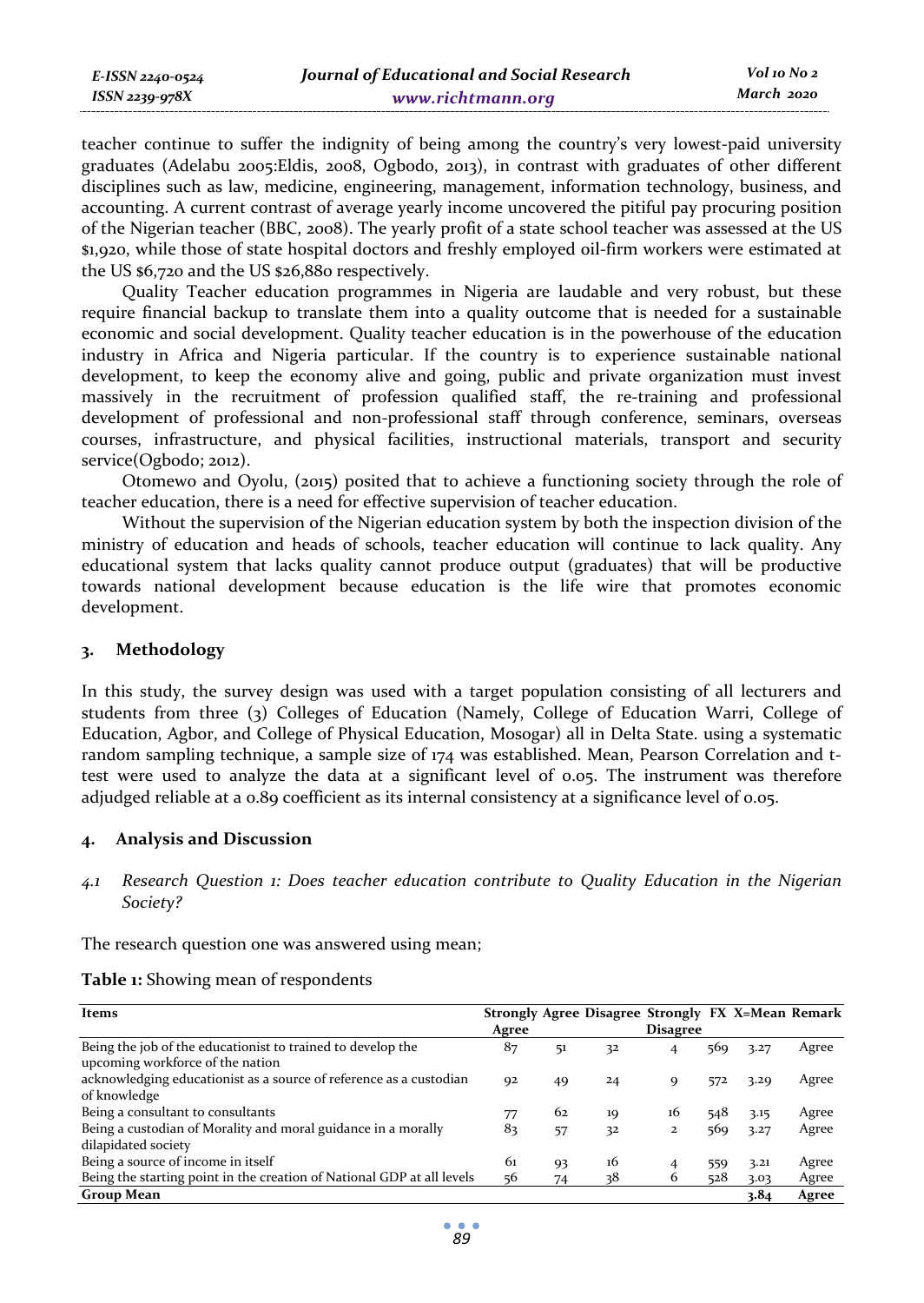The mean rating of respondents on the question; Does teacher education contributes to Quality Education in the Nigerian Society was answered using mean as shown in Table 1, and based on its mean score the question was answered remarking that the respondents accepted the issues raised as areas teacher education can contribute to Quality Education in the Nigerian Society.

*4.2 Research Question 2: What are the challenges of teacher education for quality education in Nigeria?* 

The research question two was answered using mean;

| Table 2: Showing mean of respondents |  |
|--------------------------------------|--|
|--------------------------------------|--|

| Items                                                                                                                | Agree |                | Strongly Agree Disagree Strongly FX X=Mean Remark | Disagree |     |      |       |
|----------------------------------------------------------------------------------------------------------------------|-------|----------------|---------------------------------------------------|----------|-----|------|-------|
| Lack of jobs for competent educationist to display their prowess                                                     | 65    | 49             | 36                                                | 24       | 503 | 2.89 | Agree |
| Inconsistency in the actual execution of governmental policies on<br>teacher education                               | 82    | 4 <sup>1</sup> | 34                                                | 17       | 536 | 3.08 | Agree |
| Government policies do not match the needs of society                                                                | 44    | 59             | 42                                                | 2Q       | 466 | 2.68 | Agree |
| Inaccessibility of governmental officials for feedback processes                                                     | 78    | 39             | 26                                                | 31       | 512 | 2.94 | Agree |
| society accords low regard for Educationist and is often intimated<br>and humiliated by rich and wealthy politicians | 55    | 48             | 43                                                | 28       | 478 | 2.75 | Agree |
| Group Mean                                                                                                           |       |                |                                                   |          |     | 2.87 | Agree |

The above table shows the mean rating of respondents on the challenges of teacher education for quality education in Nigeria was answered using mean. Based on the mean score and the remark it is clear that all the issues highlighted are challenges of teacher education in Nigeria.

# **5. Test of Hypotheses**

# *5.1 Ho1*

There is no significant relationship between teacher education in improving quality education and a functional Nigerian Society. Hypothesis one was tested using Pearson Product Moment Correlation coefficient at a 0.05 level of significance

**Table 4:** Showing the relationship between teacher education in improving quality education and a functional Nigerian Society

|                                             |                     | Teacher Education in<br>improving quality education | A Functional<br>Nigerian Society |
|---------------------------------------------|---------------------|-----------------------------------------------------|----------------------------------|
| Teacher Education in                        | Pearson Correlation |                                                     | 0.811                            |
| improving quality education Sig. (2-tailed) |                     |                                                     | 0.050                            |
|                                             |                     | 174                                                 | 174                              |
| A Functional Nigerian                       | Pearson Correlation | 0.811                                               |                                  |
| Society                                     | $Sig. (z-tailed)$   | 0.050                                               |                                  |
|                                             | N                   | 174                                                 | 174                              |

Correlation is significant at the 0.05 level (2-tailed).

The table reveals the Person Correlation for the relationship between teacher education in improving quality education and a functional Nigerian Society, with a  $2 -$  tailed correlation value of 0.811 which implies that as the teacher education in improving quality education increases, the level of functionality of the Nigerian Societal system improves by approximately 81.1%. Confirming this also is its Sig value of 0.050 indicating that there is a statistically significant correlation between teacher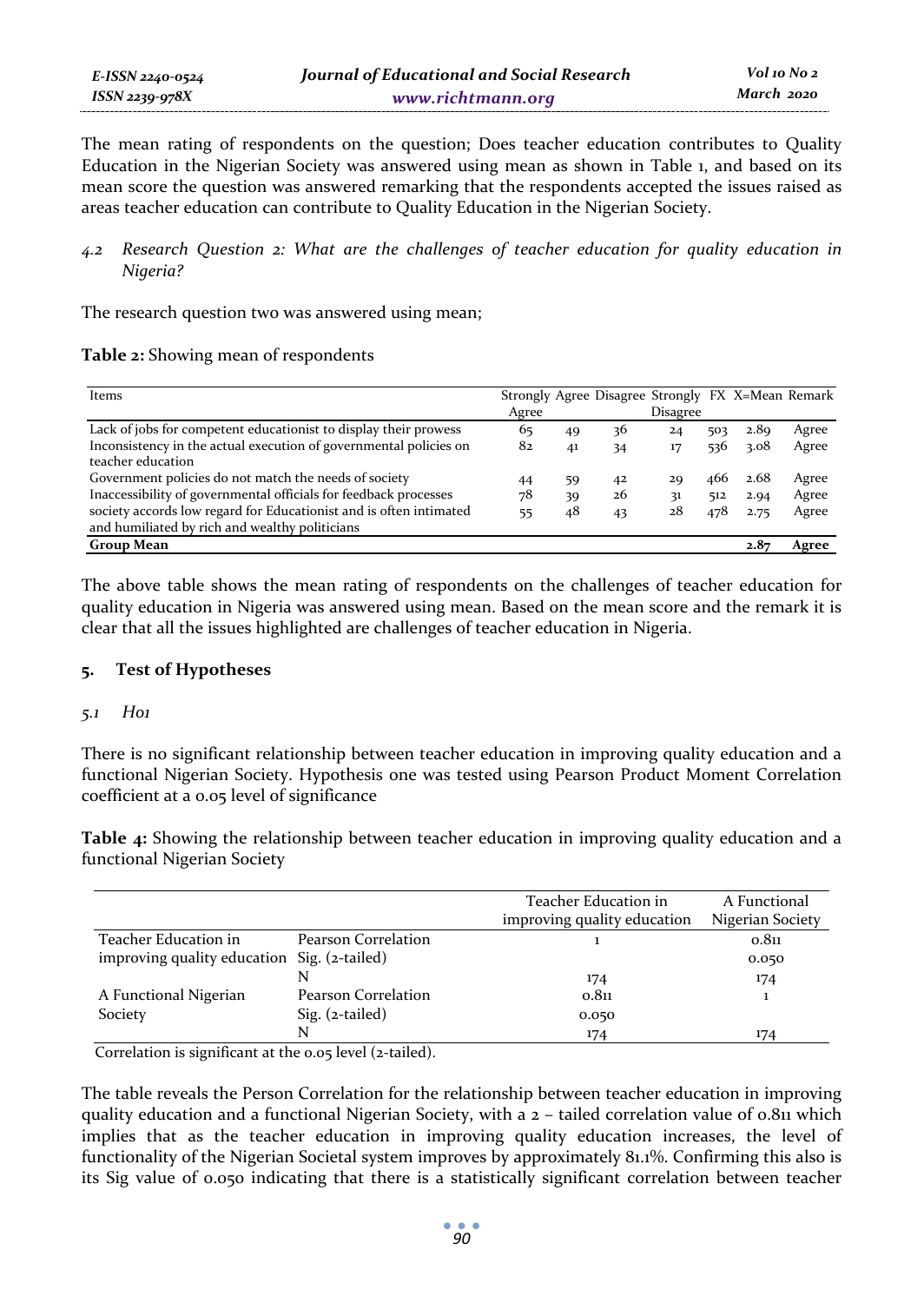education in improving quality education and a functional Nigerian Society, being that the p-value  $0.050 = 0.05$  significant level, thus rejecting the hypotheses 1 and accepting the alternative hypotheses.

### *5.2 Ho2*

There is no significant difference between the male teachers and female teachers' contribution to quality education in a functional society Hypothesis two employed the use of t-test statistic at 0.05 level of significance.

**Table 5:** Showing difference between male teachers and female teachers contribution to quality education in a functional society

| Variable                                                                     | N               | Mean Std Df           |     | <b>Calculated</b> | t-Critical<br>(.05) | Remark   |
|------------------------------------------------------------------------------|-----------------|-----------------------|-----|-------------------|---------------------|----------|
| male teachers contribution to quality<br>education in a functional society   | 69 <sub>1</sub> | $3.043$ 0.177         |     | 0.1108            |                     |          |
| female teachers contribution to quality<br>education in a functional society |                 | $105$   2.973   0.128 | 172 |                   | 1.960               | Accepted |

The t-test for the difference between the male teachers and female teachers' contribution to quality education in a functional society shows a calculated t-value of 0.1108 and t -table value of 1.960 at 0.05 level as shown in table 5. It, therefore, implies that the null hypothesis is accepted that there is no significant difference between the male teachers and female teachers' contribution to quality education in a functional society being that the t-table (1.96) value is greater than t-cal (0.1108) at a 0.05 significance level.

# **6. Discussion of Findings**

Teacher education contributes to Quality Education in the Nigerian Society as observed from the result of the study since the educationist must develop the upcoming workforce of the nation. Abdulsalam and Issa (2011) reiterate that the essence of the role that the teacher plays in the development of any nation, especially in bringing up future leaders and intellectuals is simply immeasurable. The finding went further to show that Teacher education also contributes to quality education in the Nigerian Society when educationist is acknowledging as a source of reference as a custodian of knowledge and a consultant to consultants. Ekpiken and Edet (2014) support this stating that quality education cannot be achieved without the contribution of qualified and dedicated teachers. On the issue of being a custodian of Morality and moral guidance in a morally dilapidated society, Abdulsalam and Issa (2011) stating that the teacher is the society's trustee in the entire arena of socio-economic, political and moral development, and on being a source of income in itself and the starting point in the creation of National GDP at all levels.

The findings also revealed that Lack of jobs for competent educationist to display their prowess, Inconsistency in the actual execution of governmental policies on teacher education and the fact that Government policies do not match the needs of the society and inaccessible governmental officials for feedback processes were other challenges of teacher education in Nigeria as the researcher highlighted earlier and reiterates that the above were the "worm-hole" hindering the smooth operationality of these policies thereby resulting in the production unmotivated and frustrated teachers in our society. In an ideal situation, teachers are supposed to be the producers of future leaders, thereby guaranteeing t future, but sadly, teachers have over the years transferred this frustration into demeaning mediocre character portrayed in the classroom leaving society as the victim of the circumstance.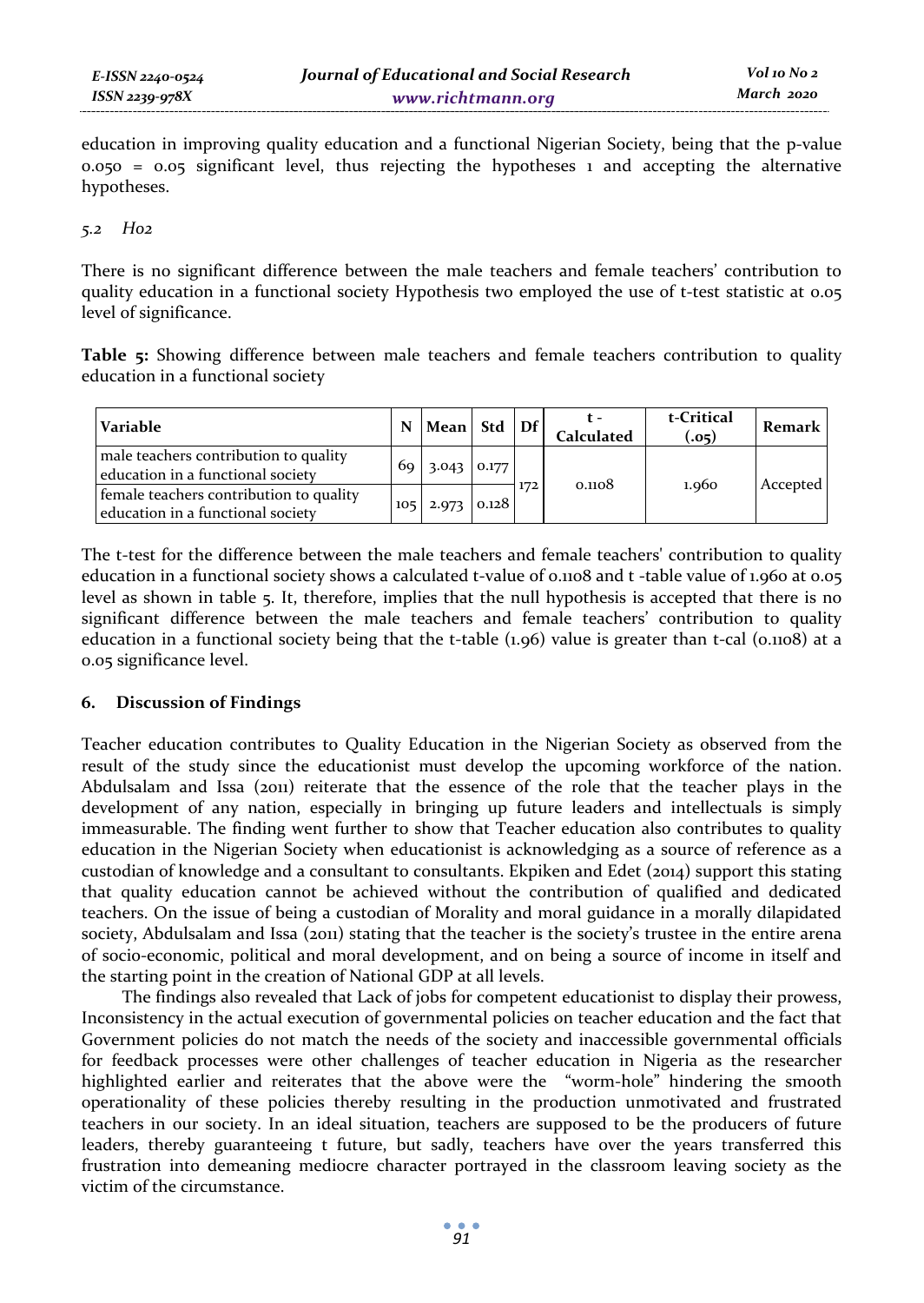| E-ISSN 2240-0524 | Journal of Educational and Social Research | Vol 10 No 2 |
|------------------|--------------------------------------------|-------------|
| ISSN 2239-978X   | www.richtmann.org                          | March 2020  |

Also, society accords low regard for educationists as they are often intimated and humiliated by rich and wealthy politicians. Ekpiken and Edet (2014) further recognize this fact stating that the society holds trained teachers at a very low ebb; even worse, teachers at times have been molested and humiliated by some members of society.

The study also found out that there is a statistically significant correlation between teacher education in improving quality education and a functional Nigerian Society, Tahir (1996) in concurrence added that teachers are the ones that make or mar the growth and development of any nation through education. Therefore, the role that the teacher plays in the development of any nation, especially in bringing up future leaders and intellectuals is simply immeasurable (Abdulsalam & Issa, 2011).

Finally, on gender disparities, the findings revealed that there is no significant difference between male teachers and female teachers' contribution to quality education in a functional society. Osakinle, Onijigin, and Falana, (2010), in a similar study, discovered that there is no notable difference in sex and teaching methods of lecturers, which in this regard refers to educationist and quality education.

#### **7. Conclusion**

The role of Teachers education in improving quality education for a functional society like Nigeria cannot be overemphasized, as no individual or nation can achieve an objective it is currently unaware of. Thus Teacher education and educationist are the channel for achieving not only educational goals (quality education) but also national development leading to industrialization which is a muchneeded ingredient in the development of the Nigerian economic system.

### **8. Recommendation**

Based on the above, the researcher recommends that a feedback mechanism should be put in place by the government, policymakers and educational stakeholders to actualize implementation of educational policies on teacher education. Teachers' development should be followed by an adequate motivational package.

### **References**

- Abdulsalam, AU & Issa AO. (2011). *Teachers' Roles in Qualitative Education. retrieved from www.unilorin.edu.ng retrieved date*: 5th November 2015
- Adelabu, M.A. (2005) Teacher Motivation and Incentives in Nigeria. Available online at www.eldis.org/vfile/upload/1/document/0709/ Teacher motivation Nigeria.
- BBC (British Broadcasting Corporation) 2008. Nigeria: Facts and Figures. Available online at http://news.bbc.co.uk/2/hi/africa/6508055.strn (accessed 9 January 2008).
- Eldis. 2008. Teachers' Voice: A Policy Research Report on Teachers' Motivation and Perceptions of their Profession in Nigeria. Available online at www.vso.org.uk/lmages/vt\_nigeria\_teachers\_voice\_tcm8-14649.pdf (accessed 6 June 2008).
- Ekpiken WE. & Edet AO. (2014). The Role of Teacher Education and Nigerian Teachers in National Development: The Way Forward. *Higher Education of Social Science, 7*(1), 139-143.

Federal Republic of Nigeria (2004). National Policy of Education. *Lagos: National Educ. Res. Dev. Council*

- Ikeotuonye, AI. 2013. Preparing teachers for the Challenges of Nigeria Vision 20:2020. *https:// www.slideshare.net/talk.2sp*
- Nakpodia E.D. & Urien. 2011. Teacher Education in Nigeria: Challenges to Educational Administrators in the 21st Century. *The Social Sciences, 6*(5), 350-356.
- Ogbodo, PO. 2013. Investment in Quality Teacher Education for Sustainable development. *Nigeria Association for Educational Administration and Planning. Delta State University, Abraka,* University Printing Press